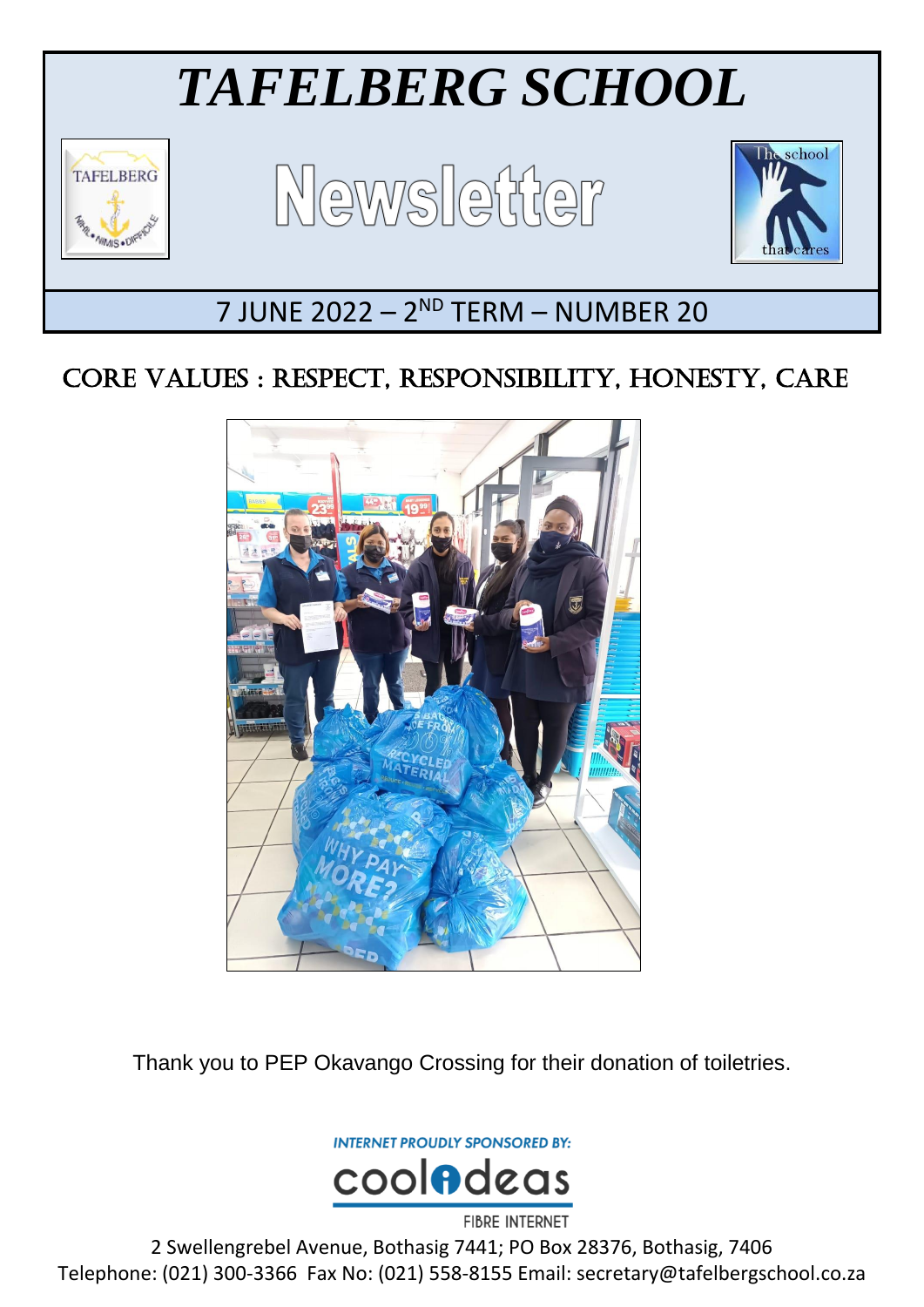There have been some reports about people harassing learners walking to and from school. Furthermore, the community was informed of occupants of a white vehicle offering learners a lift, saying their parents asked them to pick up the learner. Please ensure the safety of your child. Remind them to not to talk to strangers, walk in a group if possible, not to take food or drink from strangers, and never get into a vehicle with people they do not know. Should you (or your lift club) be late to fetch your child, or you have asked a "new" person/friend to fetch your child, please inform the school of this arrangement and supply us with their name and ID number. Furthermore, should you fetch your child early from school, you or the driver must report at reception, and identify yourself before the learner will be released. Reminder – no parent/adult allowed through the learner gate. Let us all ensure the safety of our children. Please report any suspiscious persons / activity to the SAPS.

# **NB INFORMATION**

# **1. NB Dates 2022**

- 08 June Start of Senior School Test Series
- 16 June Holiday Youth Day
- 17 June Holiday School holiday
- 24 June End of Term 2 / Junior school Academic Reports will be issued
- 19 July Start of Term 3
- 22 July Term 2 academic Reports to be issued to all high school learners
- 08 Aug Holiday
- 09 Aug Holiday
- 02 Sept Casual Day PTA fundraiser

# **2. School fees 2022**

Tafelberg is a Section 21 fee-paying school, and the SA Schools Act thus places a duty on the SGB to collect such school fees from all parents as agreed upon at the parent AGM. The Budget and school fees for 2022 were voted on at the parent AGM on the 17 November 2021. The Budget and school fee increase was tabled and accepted by unanimous parent vote at the AGM, as were certain resolutions.

| <b>TIER</b>                  | <b>FEE PER MONTH</b><br>$(11$ months) | <b>FEE: ANNUAL AMOUNT</b> |
|------------------------------|---------------------------------------|---------------------------|
| Grade $1 + 2$                | R <sub>2</sub> 140-00                 | R23 540-00                |
| 2. Grades $3,4,5 + 10,11,12$ | R <sub>2</sub> 100-00                 | R23 100-00                |
| 3. Grades 6, 7, 8, 9         | R1 940-00                             | R21 340-00                |

- First Debit Order run :  $1<sup>st</sup>$  working day of each month
- Fees are paid over 11 months, starting January 2022 (for 2022 fees only)
- Exemptions and non-payment of fees are dealt with as per legislation and school policy
- All enquiries regarding payment of school fees and exemptions must be directed only to Mrs M Vicentini @ 021 558 2405 or [bursar@tafelbergschool.co.za](mailto:bursar@tafelbergschool.co.za)

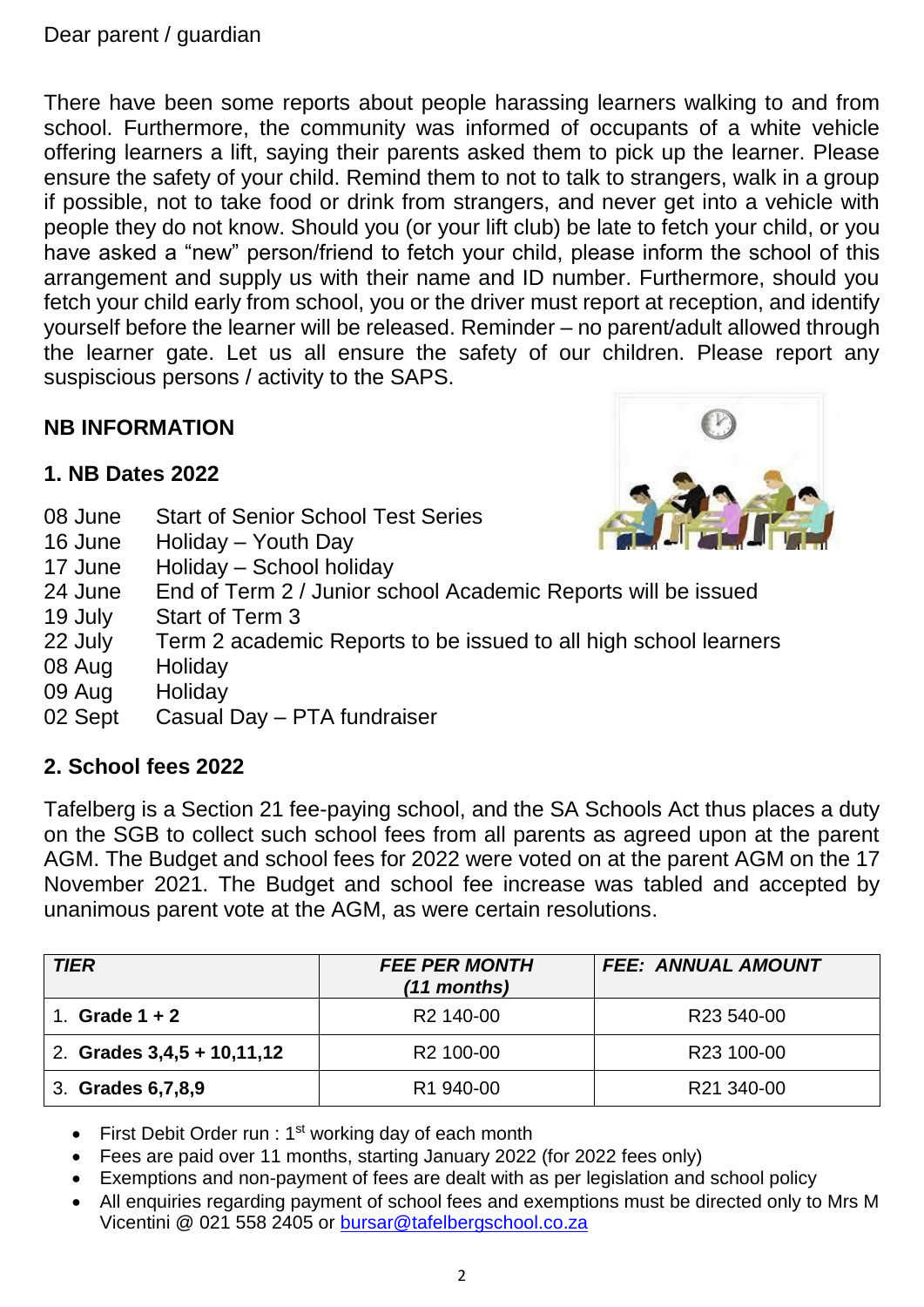# **GENERAL NEWS**

# **1. Safety issues - photographs**

We understand parents would like to take photos of their child at school. However, some parents do not want photos of their child to appear in the school Newsletter and social media etc. Taking a photo of your child may include another learner in the background and this may then become an issue. We respect the right of parents to their, and their child's, privacy. Therefore, please do not take photos of learners on school property. Thank you for your understanding and co-operation.

#### **2. School tuckshop - reminder**

We would like the school tuckshop to re-open next term. To this end the SGB are calling on interested parties to register their interest. Please contact Mr C la Cock on email at [clacock@tafelbergschool.co.za](mailto:clacock@tafelbergschool.co.za) for tender documents / requirements, which must be submitted to him by end of school day on 9 June 2022.

#### **3. PTA**

Your PTA needs your continued support if they are going to be successful this year. Assist these moms and dads with achieving their goals for the year.



Term 3:

- 26th July 2022 PTA meeting 6pm in the music room
- 2nd September 2022 Casual Day fundraiser

Second-hand uniform items:

- 1 June 2022 second hand clothing sale in the hall, 2pm 3pm. Cash only.
- Please donate any "pre-owned" uniform items. Any queries regarding second hand clothing, please contact Shirley Ashbolt 083 278 3618

#### *Reminders*:

- Please keep sending in your waste paper.
- *Keep swiping* your "My School Card" and "Makro Card"…..every swipe counts.
- Please link your Builders Warehouse Cards to your My School Card
- Please use your networks to obtain donations of trees, brick pavers, benches etc. Contact person at school - Mr C la Cock (021 300 3366)
- All PTA queries can be sent to Leigh-Ann Stokell at [tafelbergpta@gmail.com](mailto:tafelbergpta@gmail.com) or on 082 927 2544.

# **4. Covid measures at Tafelberg**

- Parents must screen their children prior to sending them to school. If a child is unwell or shows any of the symptoms associated with COVID-19, parents must keep their child at home and consult a health official if necessary.
- If a learner presents with COVID-19 symptoms at the school, the learner will be isolated and the parents will be contacted to collect the learner immediately.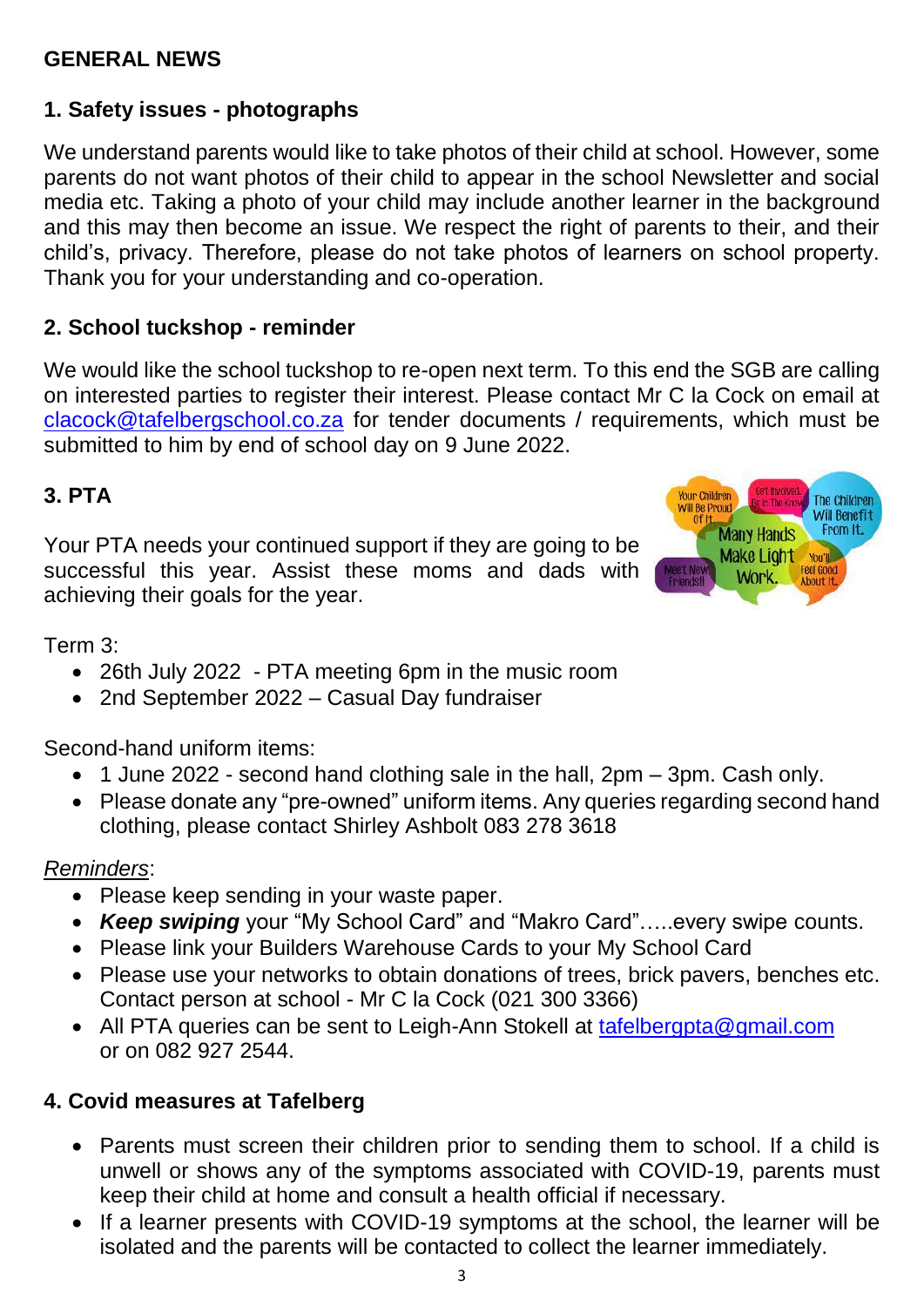- The proper wearing of masks (not "buffs") within the school building (i.e. corridors, classrooms, hall etc.) is still mandatory.
- Learners, educators, staff and visitors are not required to wear masks in open public spaces (e.g. car park, fields, outside play areas, swimming pool area)
- Learners, staff and visitors to the school will no longer be screened. However, on entering the school building a mask must be worn and hands sanitized.
- Learners continuously disregarding the mask rule, will be sent home, for the safety of those at school.
- Staff showing symptoms should stay at home if unwell and seek medical advice if necessary.
- Learners and staff testing positive, should isolate for the required period.
- The one metre physical distancing rule in outdoor places also no longer applies at schools.
- No parents nor visitors will be allowed entry to the school before 9am, without an appointment.
- The gate will be opened at 7:30am and will be locked at 8:00am. Learners who are late, are to wait at the learner gate (as in the past). They will be allowed in once the front office is ready to receive them.





# **5. Reminders**

- $\bullet$  High school tracksuits only on Thursdays in the high school
- Please remember to wash the school tracksuit and PE uniform in COLD water only, in order to prevent the colours from running.
- Please ensure your child's name appears on all school uniform items.
- The clothing store for **new items** will be open on Mondays, Wednesdays and Thursdays from 8am to 9am. Orders may be placed via email efisher@tafelbergschool.co.za and payments should be made via EFT.
- Should you *not want* your child's photograph to appear in the Newsletter and or annual School Magazine, please inform the school ASAP.
- The school in no way endorses any product, service or entity (nor any claim made by them) advertised in this Newsletter.